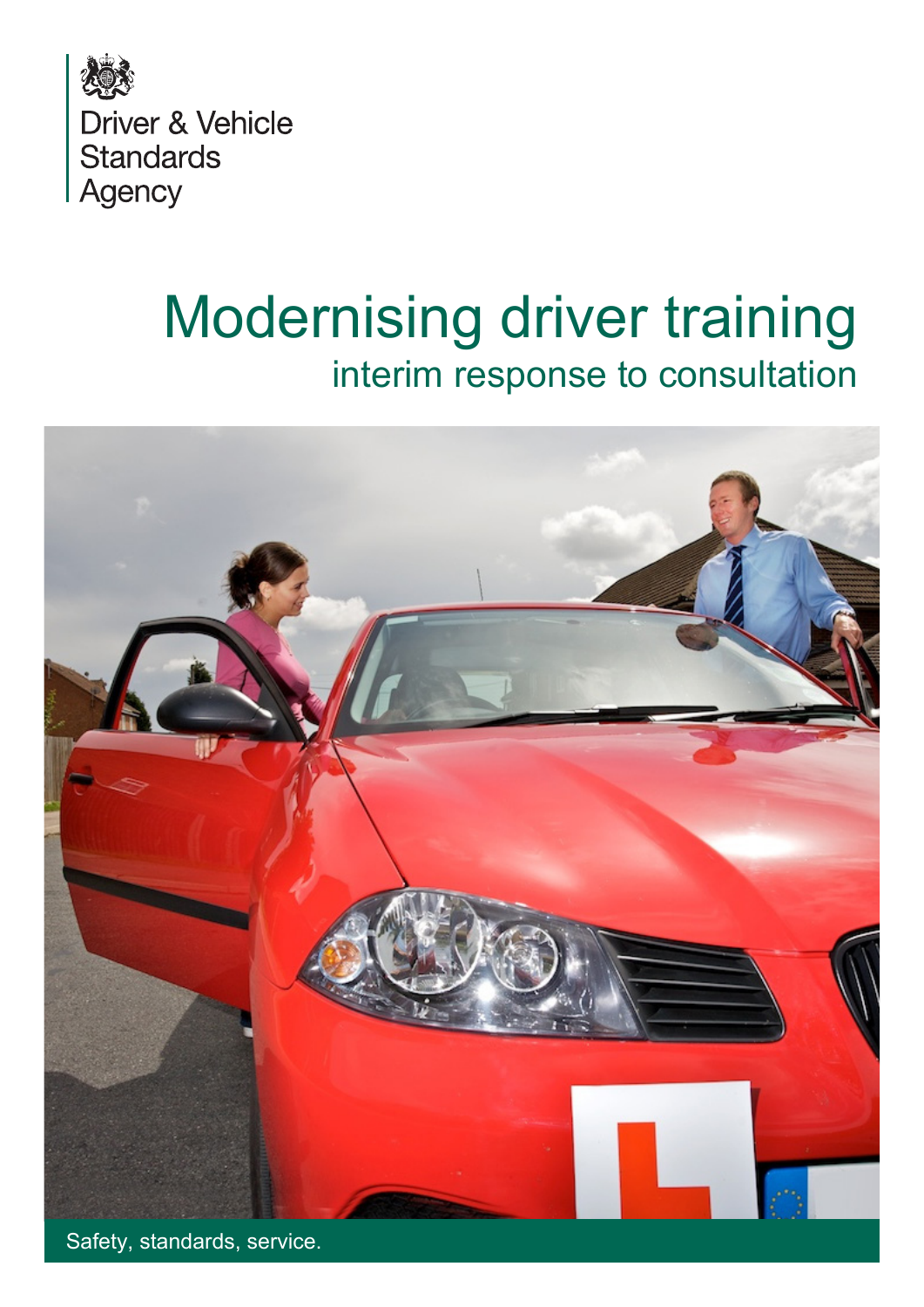# **Contents**

| Modernising driver training: reform of the regulatory framework for Approved Driving        |  |
|---------------------------------------------------------------------------------------------|--|
|                                                                                             |  |
|                                                                                             |  |
|                                                                                             |  |
|                                                                                             |  |
|                                                                                             |  |
|                                                                                             |  |
| Option 1: Introduce a vocational qualification to replace the current qualifying tests  7   |  |
|                                                                                             |  |
| Option 3: Make no changes other than to reform the trainee licence scheme 10                |  |
|                                                                                             |  |
|                                                                                             |  |
|                                                                                             |  |
|                                                                                             |  |
|                                                                                             |  |
|                                                                                             |  |
| Decisions on the booking of standard checks and the ADI fee structure 14                    |  |
|                                                                                             |  |
|                                                                                             |  |
| Changing the law so that instructors could take a standards check to remain on the register |  |
|                                                                                             |  |
|                                                                                             |  |
|                                                                                             |  |
|                                                                                             |  |
|                                                                                             |  |
|                                                                                             |  |
|                                                                                             |  |
|                                                                                             |  |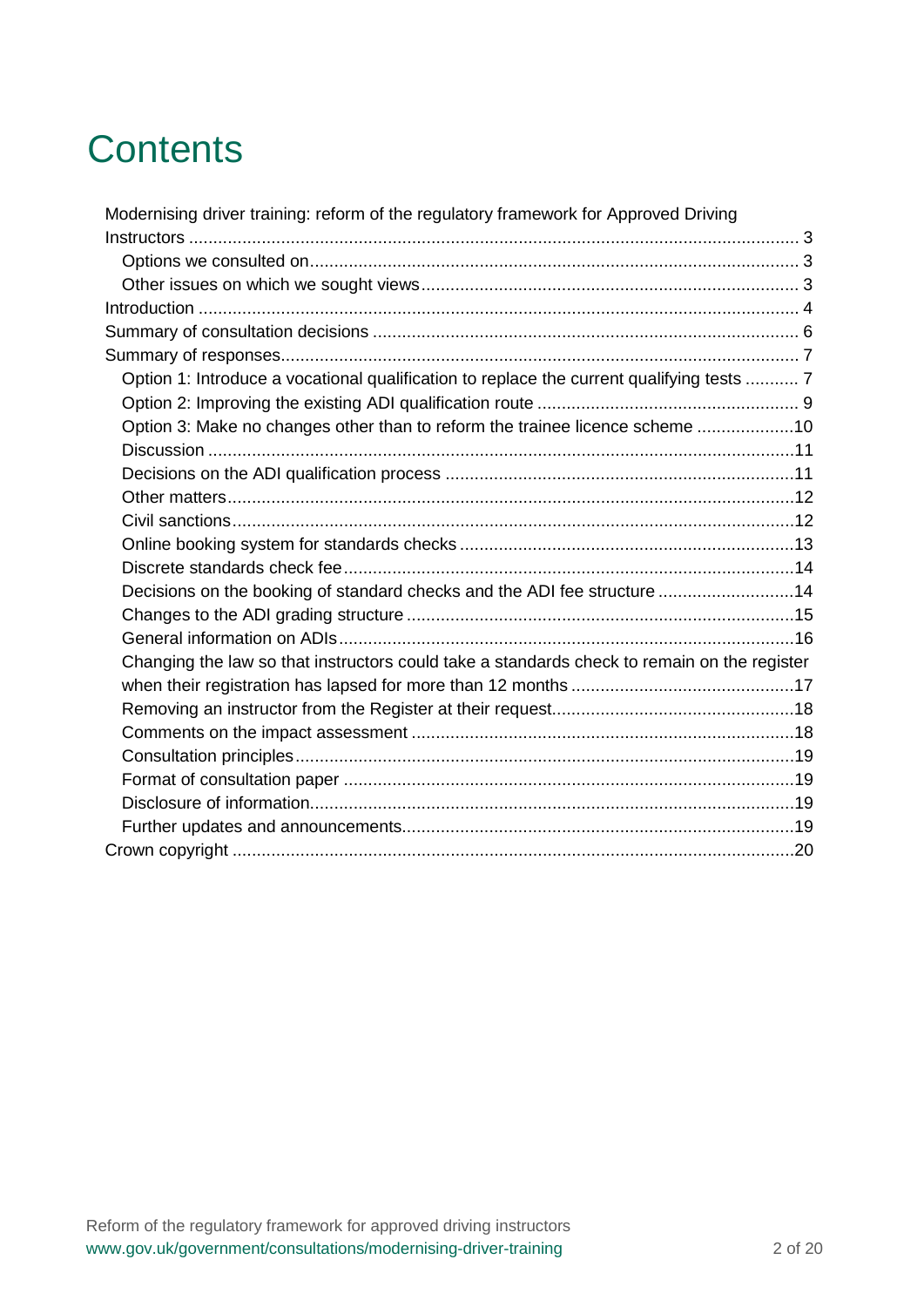# <span id="page-2-0"></span>Modernising driver training: reform of the regulatory framework for Approved Driving Instructors

## <span id="page-2-1"></span>Options we consulted on

#### Option No.1

Introduce a vocational qualification to replace the current ADI qualifying tests (including reform of the trainee licence scheme).

Option No.2 Improve the existing ADI qualification tests (including reform of the trainee licence scheme).

#### Option No.3

Make no changes other than to reform the trainee licence scheme.

### <span id="page-2-2"></span>Other issues on which we sought views

- 1. Civil sanctions
- 2. Online booking process for standards checks
- 3. Discrete payment for standards check
- 4. Changes to standard check grading structure
- 5. Preferred standards check grading structure
- 6. Improved ADI information
- 7. Lapsed registration
- 8. Removal from Register at instructors request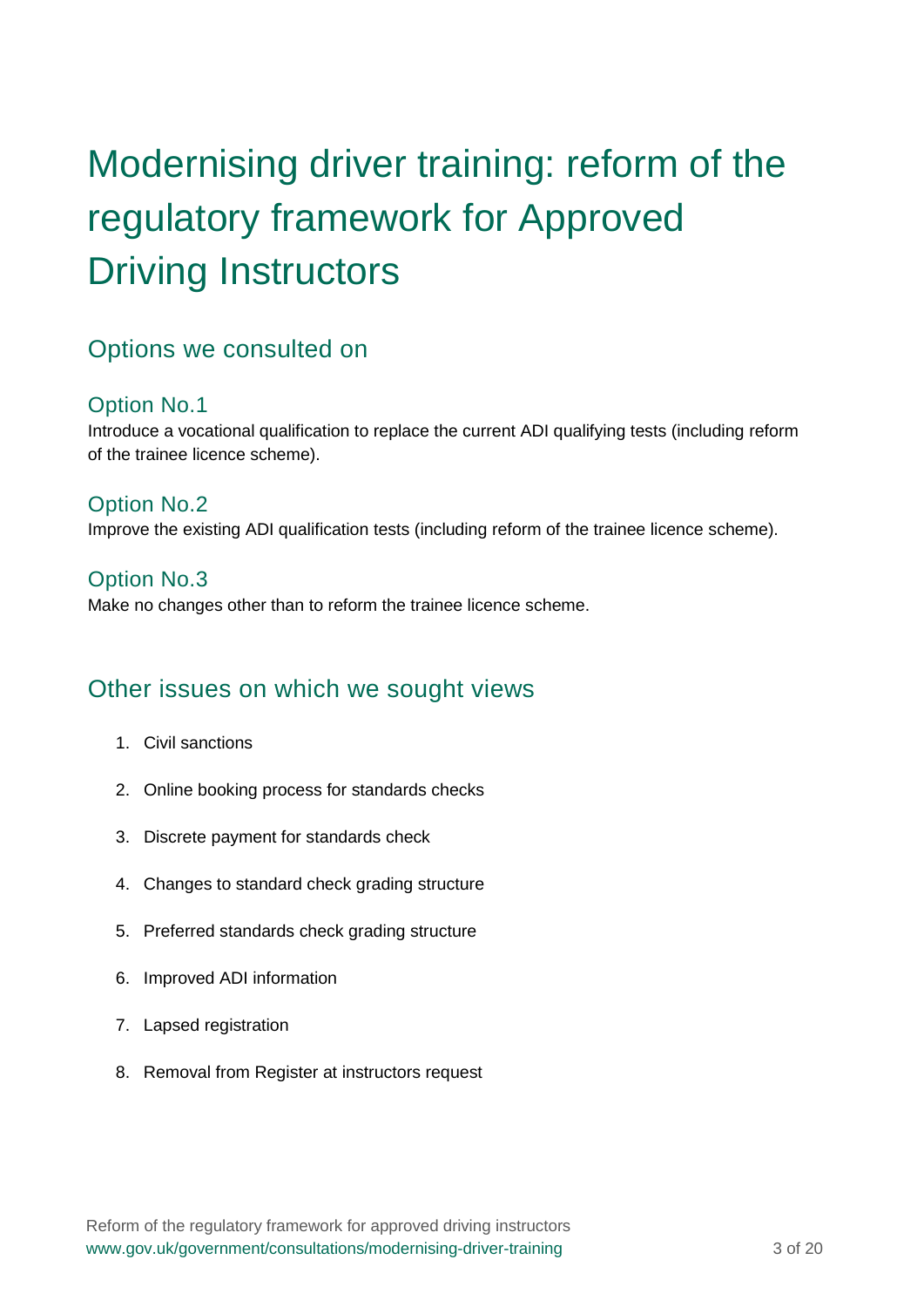# <span id="page-3-0"></span>Introduction

- 1. On 27 June 2013, we published a consultation paper: 'Modernising driver training: reform of the regulatory framework for Approved Driving Instructors.' The consultation closed on 8 August 2013. This paper:
	- provides an interim response to the consultation exercise
	- sets out our preferred options on how we intend to progress
	- identifies where we wish to take further views from the industry
- 2. Professional driving instructors have been regulated since the 1960s to help make sure that people receive a minimum standard of training when they pay for professional instruction. Regulation was put in place by creating a register (the Register) of Approved Driving Instructors (ADIs).
- 3. The Driver and Vehicle Standards Agency (DVSA), an agency formed from the merger of the DSA and VOSA), is the regulatory body and the Register is managed by the Registrar on behalf of the Secretary of State. The regulatory framework also covers the qualification process that people must pass to enter the Register. Only those on the Register, or potential driving instructors (PDI) who have been granted a trainee licence by the Registrar, can give in-car driving instruction for money or reward.
- 4. The DVSA wants to ensure that a modern and fair regulatory framework is in place that:
	- minimises the cost of regulatory compliance
	- can help existing ADIs to obtain the competences needed to deliver effective training, as set out in the DVSA National standard for driving and rider training
	- will make sure that those entering the industry in the future develop the same competences
- 5. The consultation paper invited comments on proposed changes to the way in which people qualify to become an ADI. The options were:
	- introducing a vocational qualification to replace the existing DVSA administered 3 part testing regime - this would see regulatory responsibility for the qualification process move from DVSA to the Office of Qualification and Exams Regulations (Ofqual). However, the authority to admit an individual to the register, in effect to issue a licence to practice, would remain with the Registrar
	- reforming the existing DVSA administered 3 part testing regime
	- reforming the trainee licence scheme under which those training to be ADIs can provide unsupervised on-road instruction before they've successfully completed their qualification process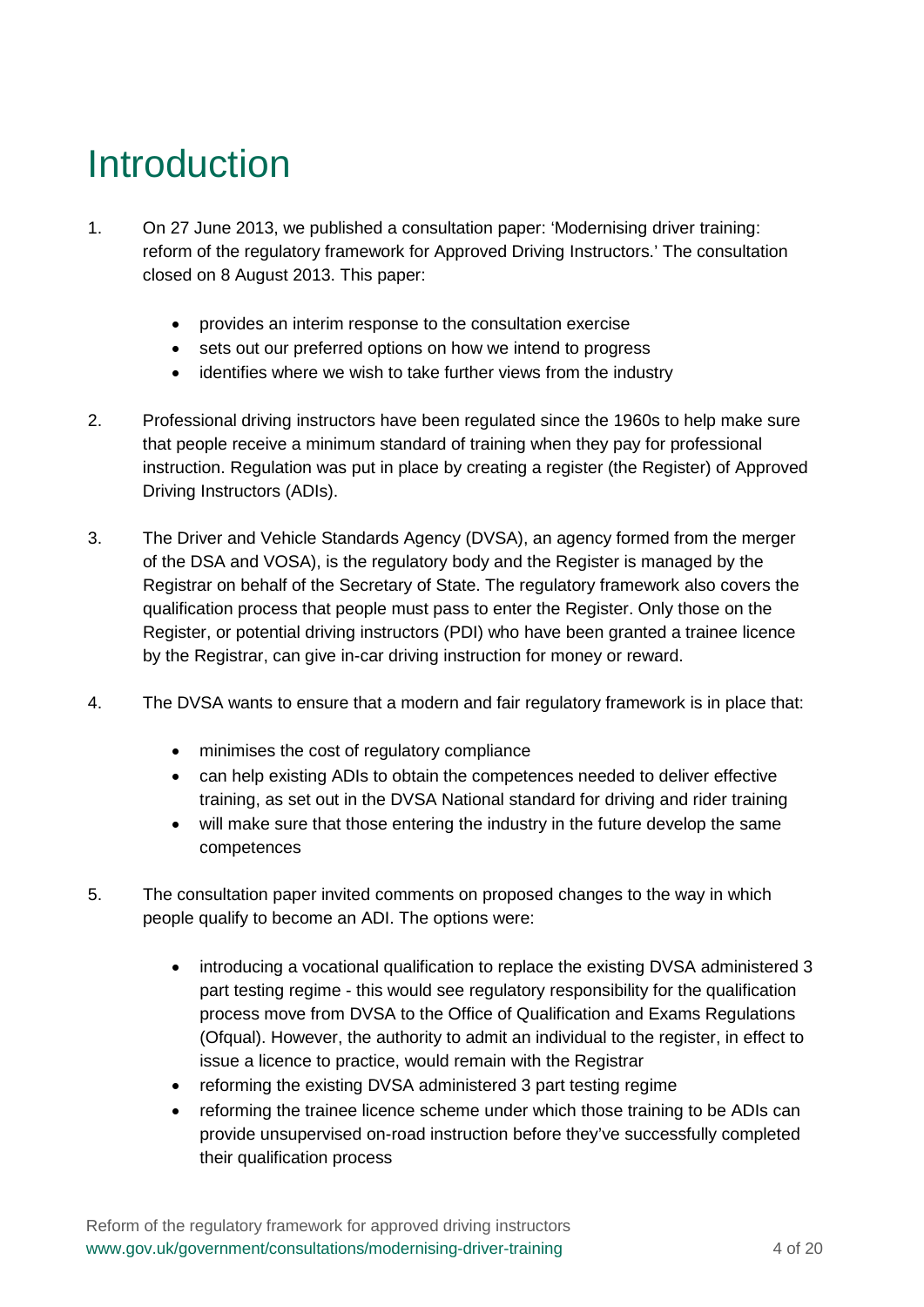- 6. The aims of the proposals set out in the consultation were to:
	- make sure the ADI qualification process is more closely based on the DVSA National Standards
	- improve completion rates and reduce the amount of time and money that's currently wasted by many of those who start to train to be ADIs
	- make sure those training to be ADIs can benefit through supervised on-road experience
	- make sure learner drivers are fully aware of whether the person training them is a trainee or qualified and at what grade
- 7. The consultation also asked for views on the following possible changes to the operation of the ADI Register and the powers of the Registrar:
	- the Registrar being able to issue a financial penalty for regulatory noncompliance (civil sanctions)
	- changes to the process by which 'standards checks'<sup>[1](#page-4-0)</sup> are booked
	- changes to the ADI registration fee structure
	- changes to the ADI grading structure
	- changes to the re-registration process for ADIs whose registration has lapsed for more than 12 months
	- allowing an ADI to request voluntary removal from the register
	- extending consumer information about ADIs
- 8. The consultation was conducted online. To raise awareness of the consultation we:
	- publicised it on the government website and in trade magazines run by national ADI associations etc
	- issued a press notice

-

- sent email alerts to those driving instructors who had signed up to receive them
- conducted an online web chat
- participated in a podcast for ADIs
- 9. The closing date for responding was 8 August 2013. We received 1,679 valid responses. Those responding included ADIs, instructor trainers, ADI representative bodies, road safety organisations and members of the public. Ministers would like to thank everyone who contributed to this consultation.

<span id="page-4-0"></span> $1$  The process by which ADIs are subject to a periodic check of their fitness to deliver training.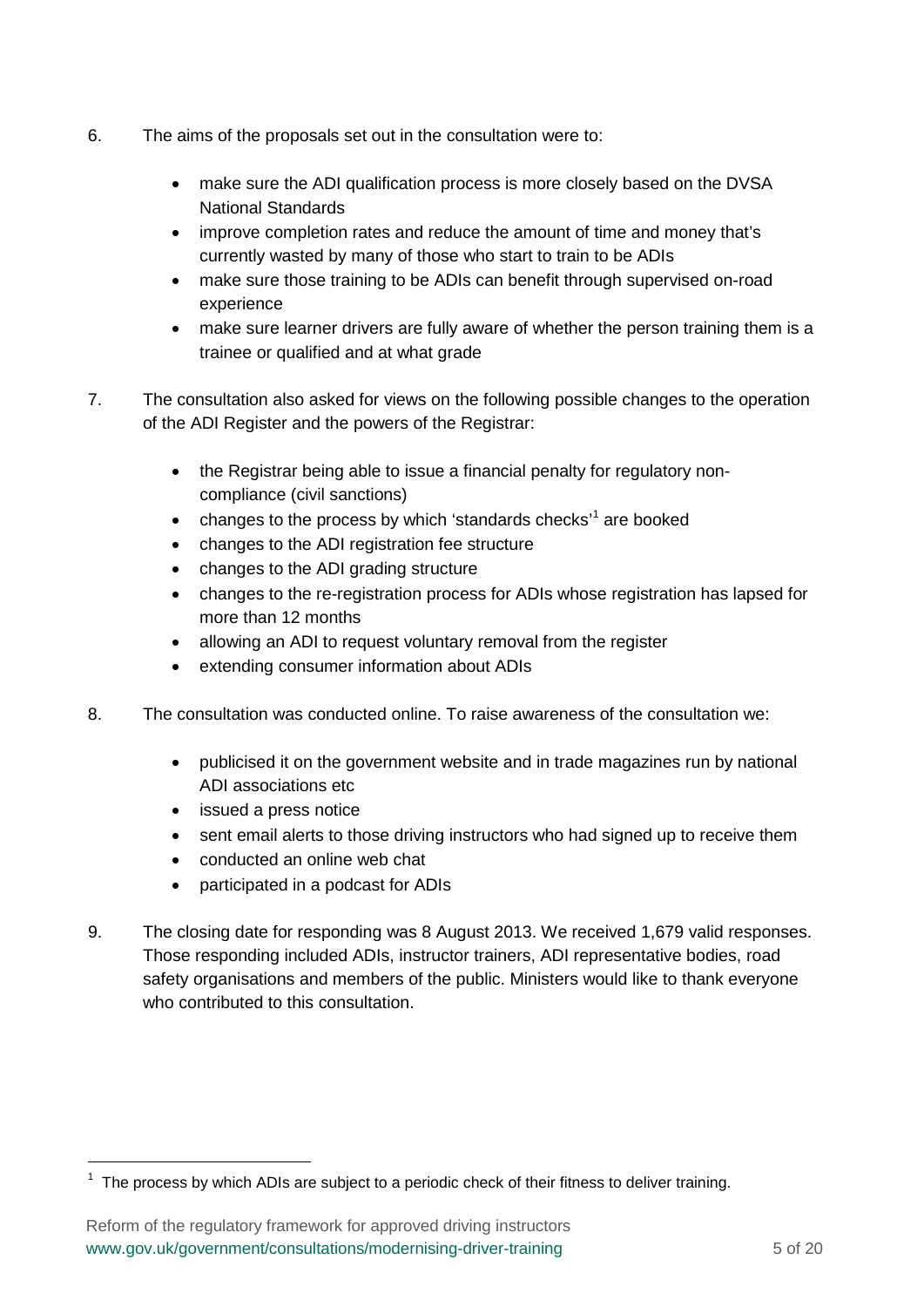# <span id="page-5-0"></span>Summary of consultation decisions

- 10. Following the responses received, and in some cases following further consultation with the industry's then National Association Steering Group, we have already implemented a new, simpler grading structure for ADIs from 7 April 2014 to coincide with the introduction of the standards check. We have also decided to:
	- take steps to help instructors to publish and publicise their grade
	- explore the options for replacing the existing test of instructional ability (ADI part 3) with one that uses the same criteria and marking framework as the new standards check
	- continue to explore the possibilities of introducing a vocational qualification in the future while looking at ways some of the concerns raised could be addressed;
	- further discuss with the industry how we can best reform the trainee licence without undermining the change to the ADI part 3 exam
	- progress an online booking service for standards checks
	- consult separately about amending the fee structure and fees charged to fund the Registrar's functions
	- amend legislation to allow an ADI to request voluntary removal of their name from the Register
- 11. We also intend to provide the option for an ADI to undergo a standards check to renew a lapsed registration but want to further discuss the practical implications of this with the ADI national associations.
- 12. Having taken further advice, we won't be pursuing civil sanctions for the time being.
- 13. Some of the measures mentioned in paragraph 10, above, will require changes to legislation and we'll look to do this at the earliest opportunity to bring those changes about. We'll publish a post-consultation Impact Assessment alongside amending legislation.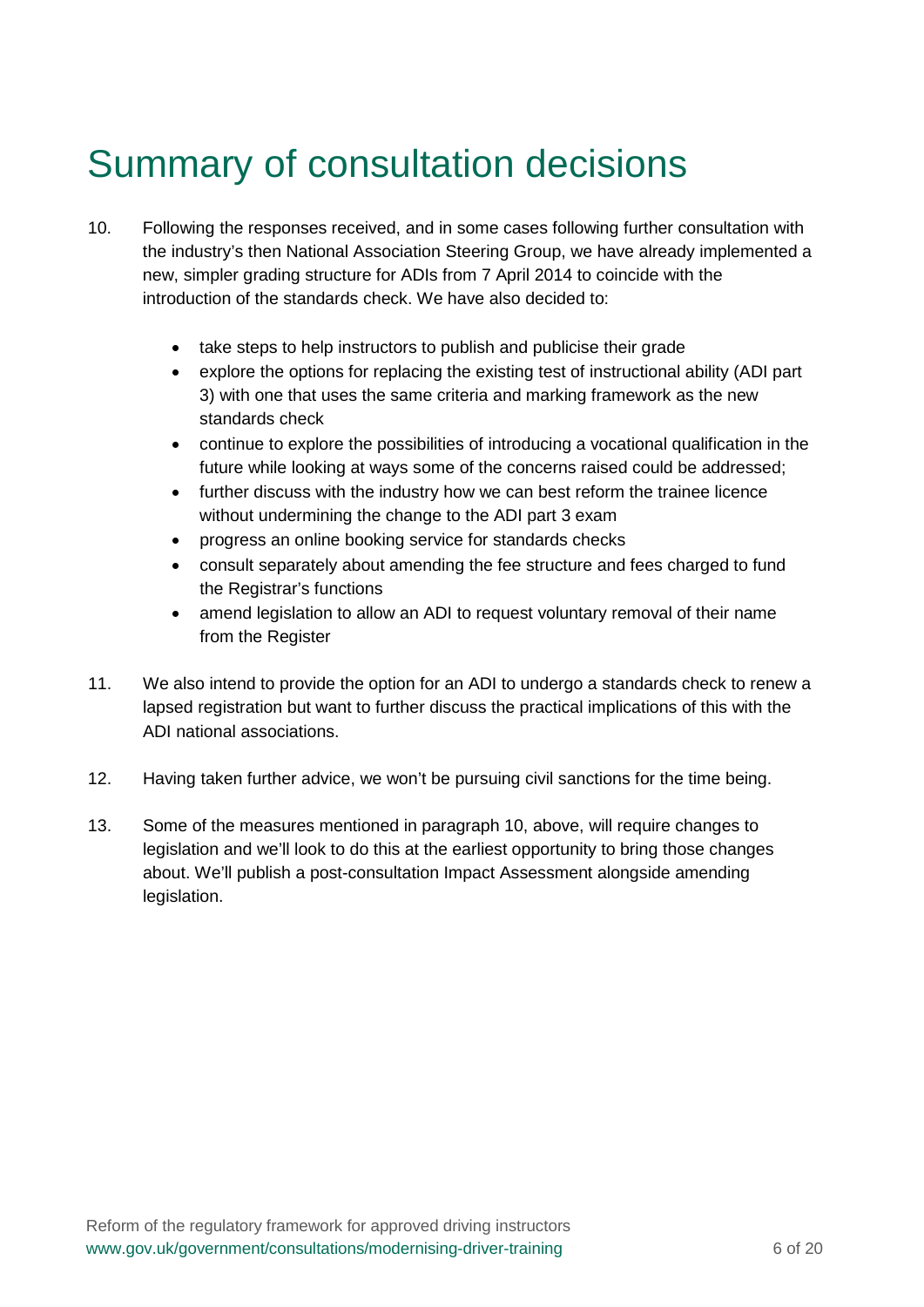# <span id="page-6-0"></span>Summary of responses

<span id="page-6-1"></span>Option 1: Introduce a vocational qualification to replace the current qualifying tests



- 14. 1,562 respondents commented on this option. Out of this total, 1079 (69%) indicated that they slightly agreed, agreed or strongly agreed with the introduction of a vocational qualification to replace the current qualifying test process.
- 15. There were 420 written responses to the question. The most mentioned comments were:
	- a vocational qualification would raise the standard of instructors (30)
	- a nationally recognised qualification would improve the image of the driver instruction industry (15)
	- gaining some form of qualification, even if a candidate did not eventually becoming an instructor, was a positive step forward (23).
	- the current trainee licence system was not fit for purpose and must be reformed (25)
- 16. 41 respondents said that they believed the current system was perfectly adequate and didn't need changing.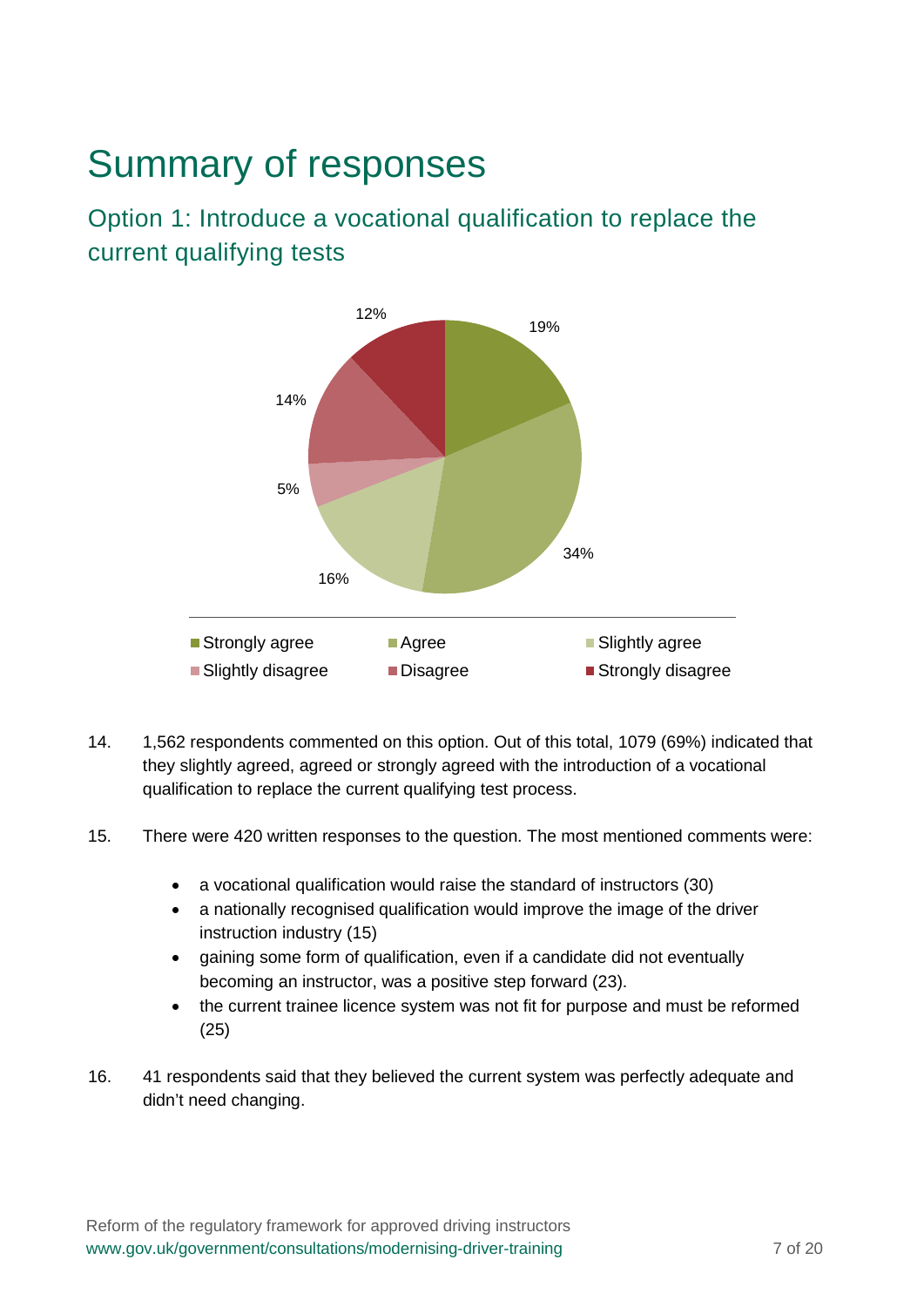- 17. Some concerns were raised, including by some of those who were generally in support of the option. These included:
	- that huge costs would be imposed on sole traders and micro businesses (23)
	- that there would be increased costs of instructor training for those wishing to become an ADI (23)
	- the negative impact on road safety of changing the relationship between training and testing (22)
	- that standards of instruction would be lowered (49), linked to a concern that there would be a flood of new ADIs coming into the market
- 18. A number of respondents also said that they didn't feel they had enough information to make a final judgement, or made statements which suggested that we need to explain our proposals more clearly.



#### The use of suitably qualified and experienced external verifiers

19. 1,556 respondents commented on the proposal that suitably experienced and qualified staff from outside the DVSA would be used to undertake the external verifier<sup>[2](#page-7-0)</sup> role in a vocational qualification. Of these, 791 (51%) slightly agreed, agreed or strongly agreed with the proposal.

-

<span id="page-7-0"></span> $2$  External verifiers, also known as external quality assurance staff, are usually employed by awarding organisations to undertake quality assurance visits. They must be appropriately qualified and have no financial connection to the organisations they audit.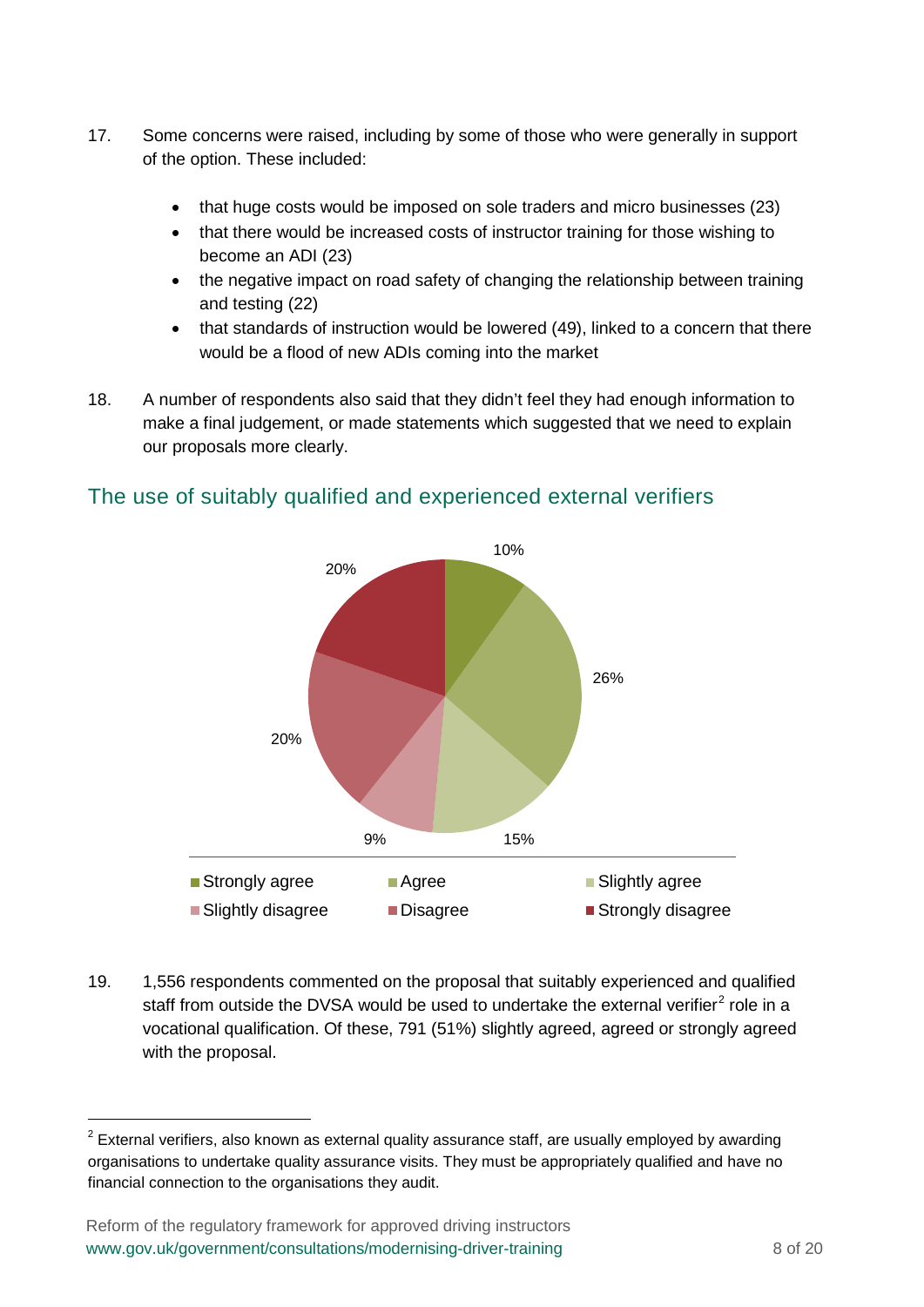- 20. 755 respondents (49%) disagreed with the proposal, the most mentioned comments were:
	- only DVSA staff would have the necessary knowledge and experience to carry out this role (55)
	- that staff recruited from outside the industry would not have the experience necessary to undertake the role (35)
	- divorcing ADI testing from DVSA was unacceptable because it would result in lower standards (15)
	- concerns that commercial pressures on non DVSA providers would lead to corruption and lowering of training and assessment standards (21)



# <span id="page-8-0"></span>Option 2: Improving the existing ADI qualification route

- 21. 1,564 respondents commented on this option. Of these, 1,164 (74%) slightly agreed, agreed or strongly agreed with this option.
- 22. There were 323 written responses. Opinions expressed in support of the option included:
	- the current system was basically sound but the tests should be updated(27)
	- the current trainee licence system must be, or would benefit from being, reformed (69)
	- the proposed trainee licence system was unworkable (15)
	- trainees should be allowed to teach 'real' fee paying pupils in some form (21)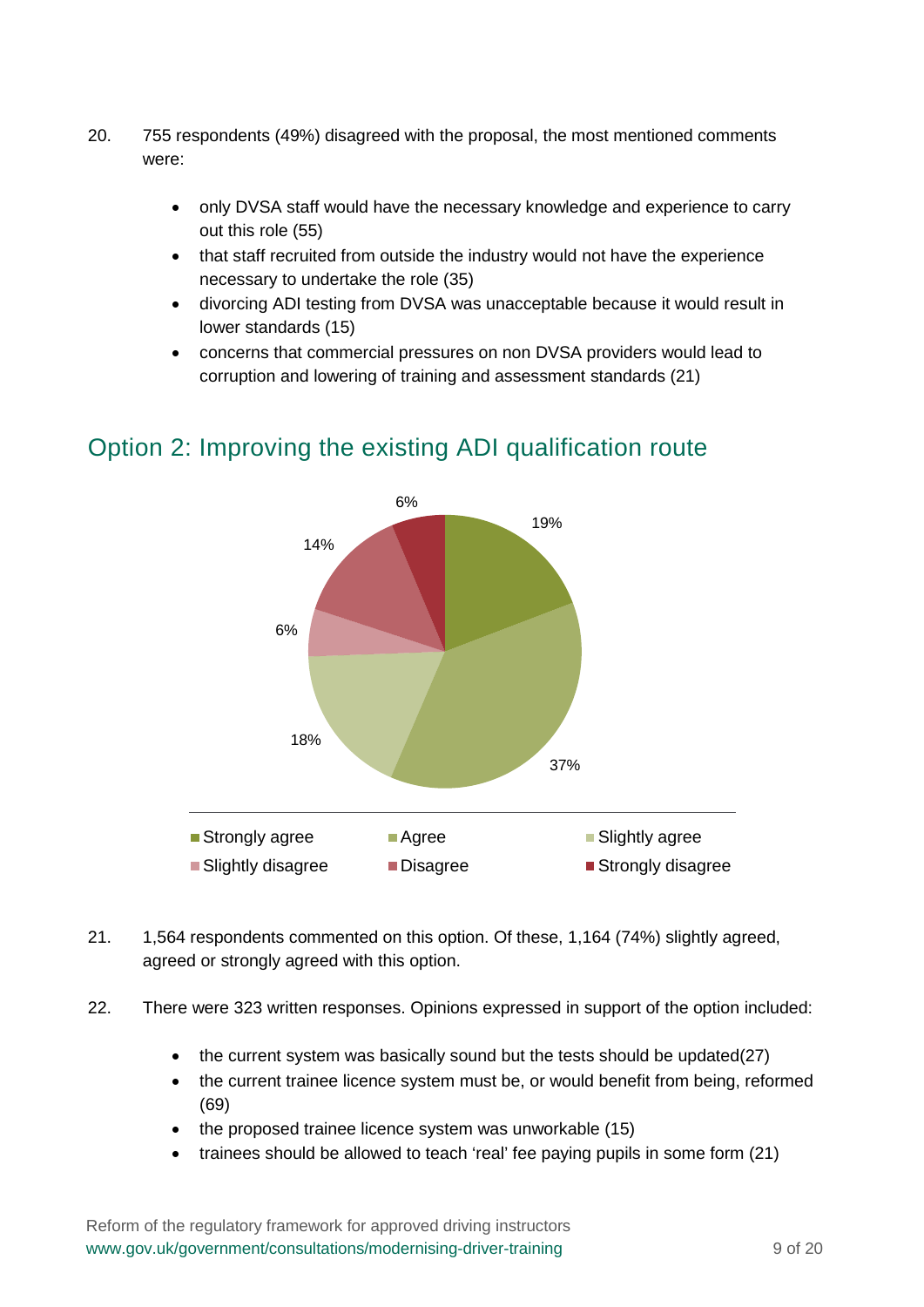- 23. Of those who disagreed with this option the most mentioned reasons were:
	- the current system was outdated and a new approach was required (17)
	- the current system did not match up with the published national standards (7)

## <span id="page-9-0"></span>Option 3: Make no changes other than to reform the trainee licence scheme



- 24. 1,558 respondents commented on this option. 59% of those who responded were opposed to this option.
- 25. There were 254 written responses. Of these 24 believed that the trainee licence system should be left as it is, while a substantial majority believed that some change was necessary.
- 26. The main views were that:
	- the current trainee licence system was not fit for purpose and must be reformed (26)
	- the existing tests were not suitable as a modern qualification process and should be updated (14)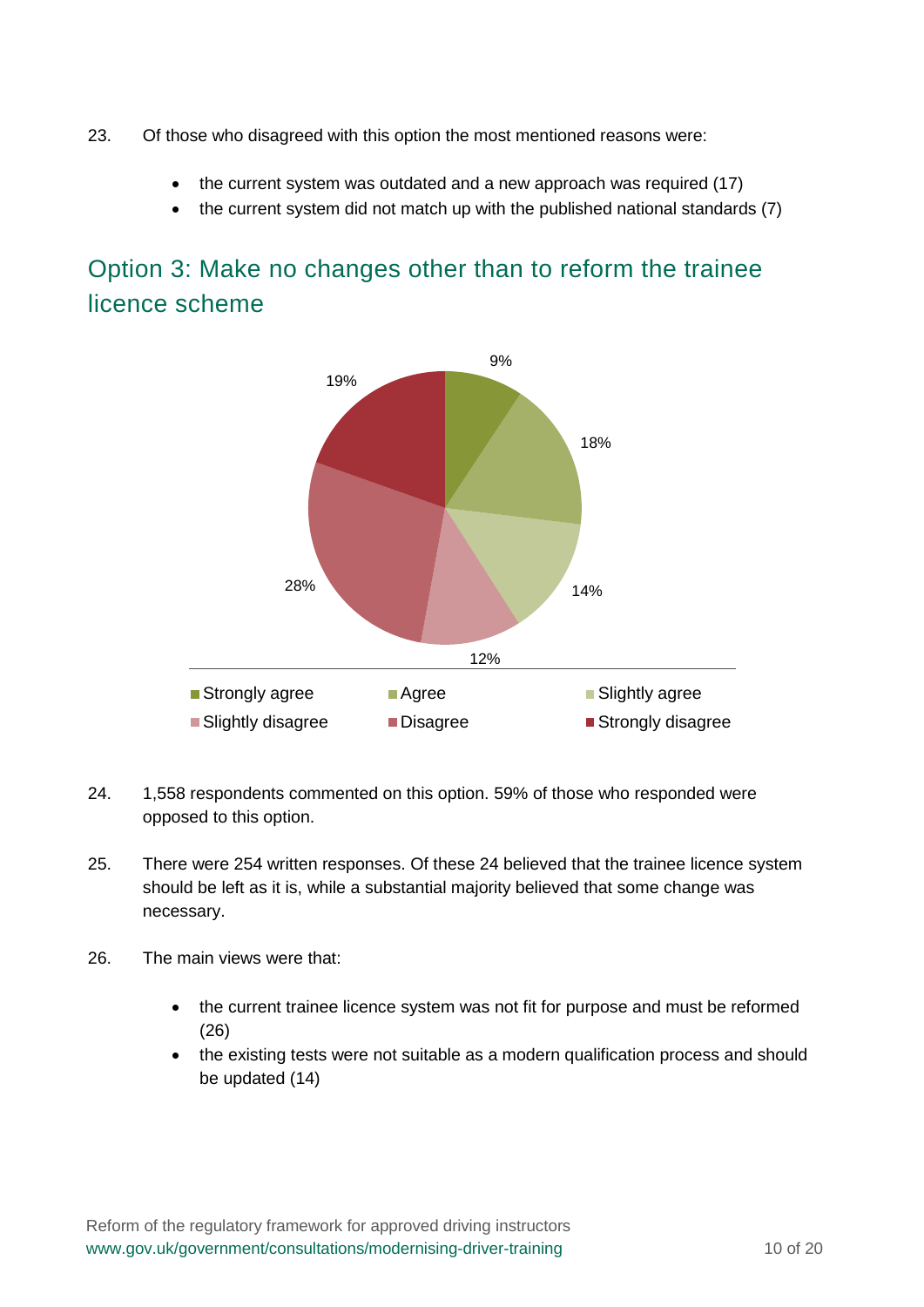- 27. Of those who agreed with this proposal the two main themes were:
	- the present form of the trainee licence was useful and should be retained (14)
	- the current qualification arrangements were perfectly adequate and didn't require any changes (12)

### <span id="page-10-0"></span>**Discussion**

- 28. The responses to option 1 show support for the introduction of a vocational qualification. Those in favour felt that a nationally recognised qualification would improve the image of the driver instruction industry and raise the standard of instructors. We note that there's a degree of concern about the way in which a vocational qualification would operate and be quality assured. Some of those opposed to this option raised some issues about separating training from testing, and were concerned about fraud risks if non-DVSA staff carried out the external verifier role.
- 29. There were also high levels of support for the alternative approach (in option 2) of enhancing the current DVSA delivered examination process. Although some respondents, including some of the ADI national associations, were only supportive of such changes in the short-term or if the vocational qualification wasn't introduced. There was general agreement that the option of reforming only the trainee licence scheme wasn't the way forward.

## <span id="page-10-1"></span>Decisions on the ADI qualification process

- 30. We have decided to explore the options for enhancement of the DVSA exam route for the present and are going to continue to examine the VQ options for the future, whilst looking at ways that some of the concerns expressed by respondents on the VQ can be allayed.
- 31. We have also decided not to enhance both the current ADI part 2 and part 3 assessments within the DVSA route, as proposed in the consultation paper but instead focus only on the part 3 assessment. Although updating the part 2 exam would deliver some benefits we have decided it is more cost effective to build upon the work, including training of examiners, already done to introduce the new test of continued instructional ability (the standards check) in April 2014. Aligning the ADI part 3 pre-qualification instructional ability test with the post-registration standards check would both help future ADIs and require them to demonstrate a broader range of competence than is needed for the existing assessment, which is based on pre-set tests and conducted by the examiner role playing a pupil. Therefore, we have decided to explore the possibilities of replacing the existing test of instructional ability (ADI part 3) with one that uses the same criteria and marking framework as the new standards check.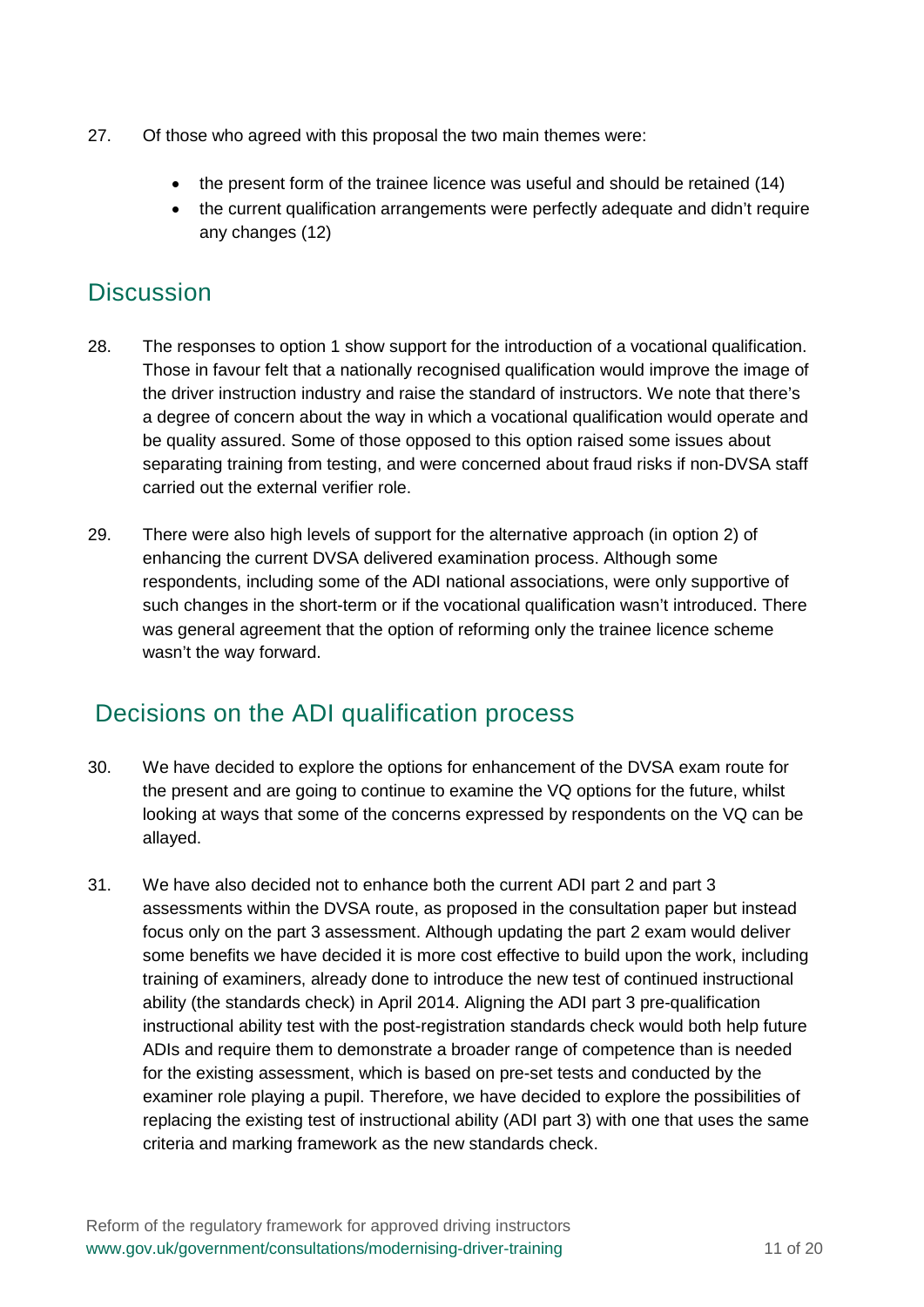32. On the back of this, we want to further explore with the industry how best to reform the trainee licence scheme. One option we are examining in relation to reforming the part 3 DVSA assessment is requiring a trainee instructor to present for the new instructional ability test with a pupil. Therefore, we must examine our reform proposals for trainee licences in light of any decisions made regarding the requirements for the new instructional ability test to ensure they are compatible. But we must also ensure that consumers are better protected and fully understand that they are receiving instruction from a trainee. Therefore, we also want to discuss what further steps can be taken by DVSA and those in the industry itself to achieve this.

### <span id="page-11-0"></span>Other matters

33. The consultation also sought views on a number of issues as set out in paragraphs below.



# <span id="page-11-1"></span>Civil sanctions

34. 1,015 respondents to this question (71%) slightly agreed, agreed or strongly agreed with the principle of a financial penalty for regulatory non-compliance. Of those who agreed, many had felt that instructors who complied with regulatory requirements would have nothing to fear. Those who disagreed had said that such sanctions were too draconian and expressed concern that the primary aim was to raise income for the DVSA.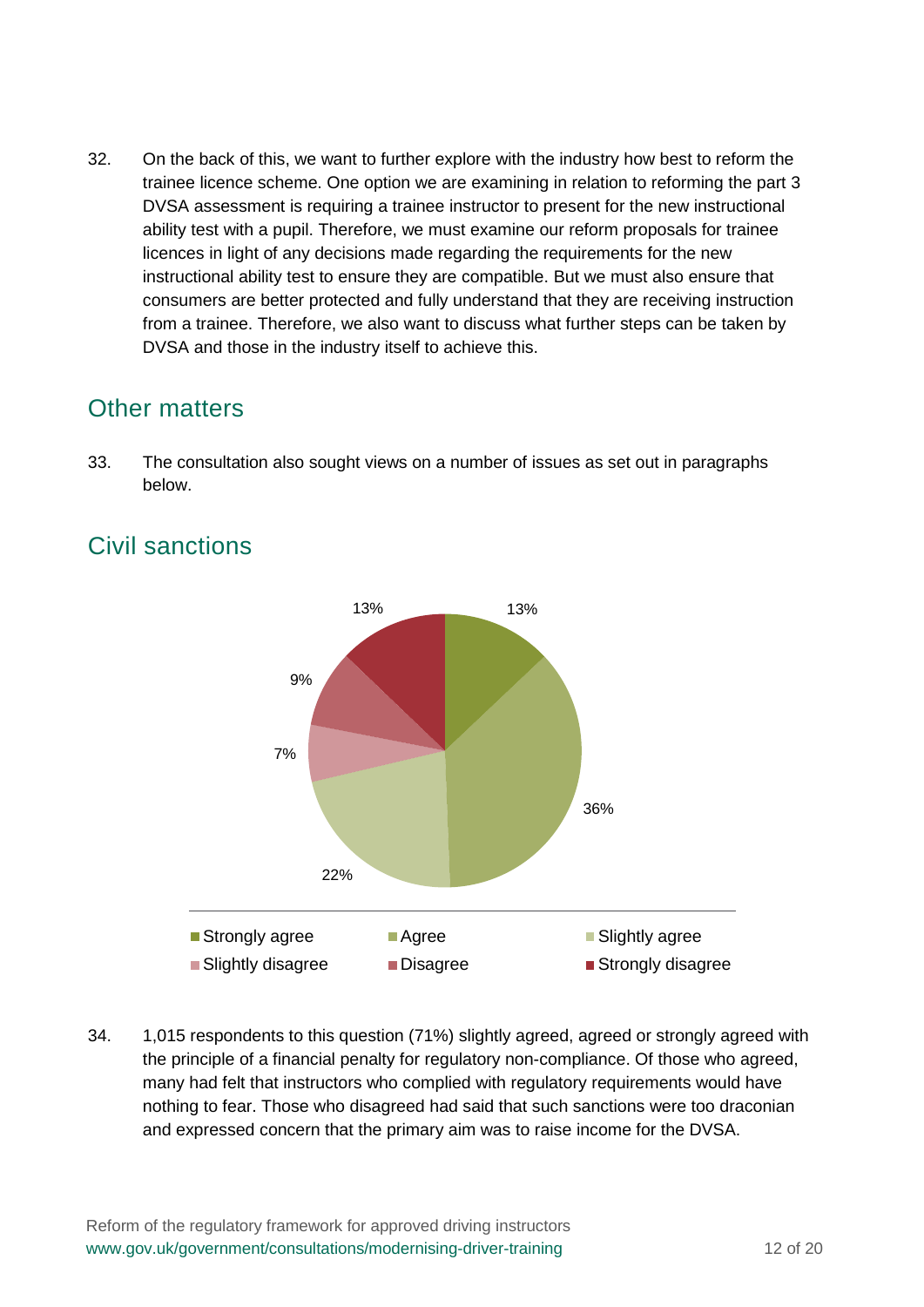#### Decisions on civil sanctions

35. We've noted the in-principle support for implementing this proposal. However, we want to further consider how such a system could work effectively for an industry which is largely made up of micro businesses and sole traders. We won't be proceeding with this proposal at this stage.



#### <span id="page-12-0"></span>Online booking system for standards checks

<span id="page-12-1"></span>36. The vast majority of respondents 1,298 (91%) slightly agreed, agreed or strongly agreed with the proposal to introduce an online booking facility for the standards check. Of those who had reservations the main theme was that an alternative to online booking should be retained, because the system could crash and not all respondents had access to the internet or were computer literate.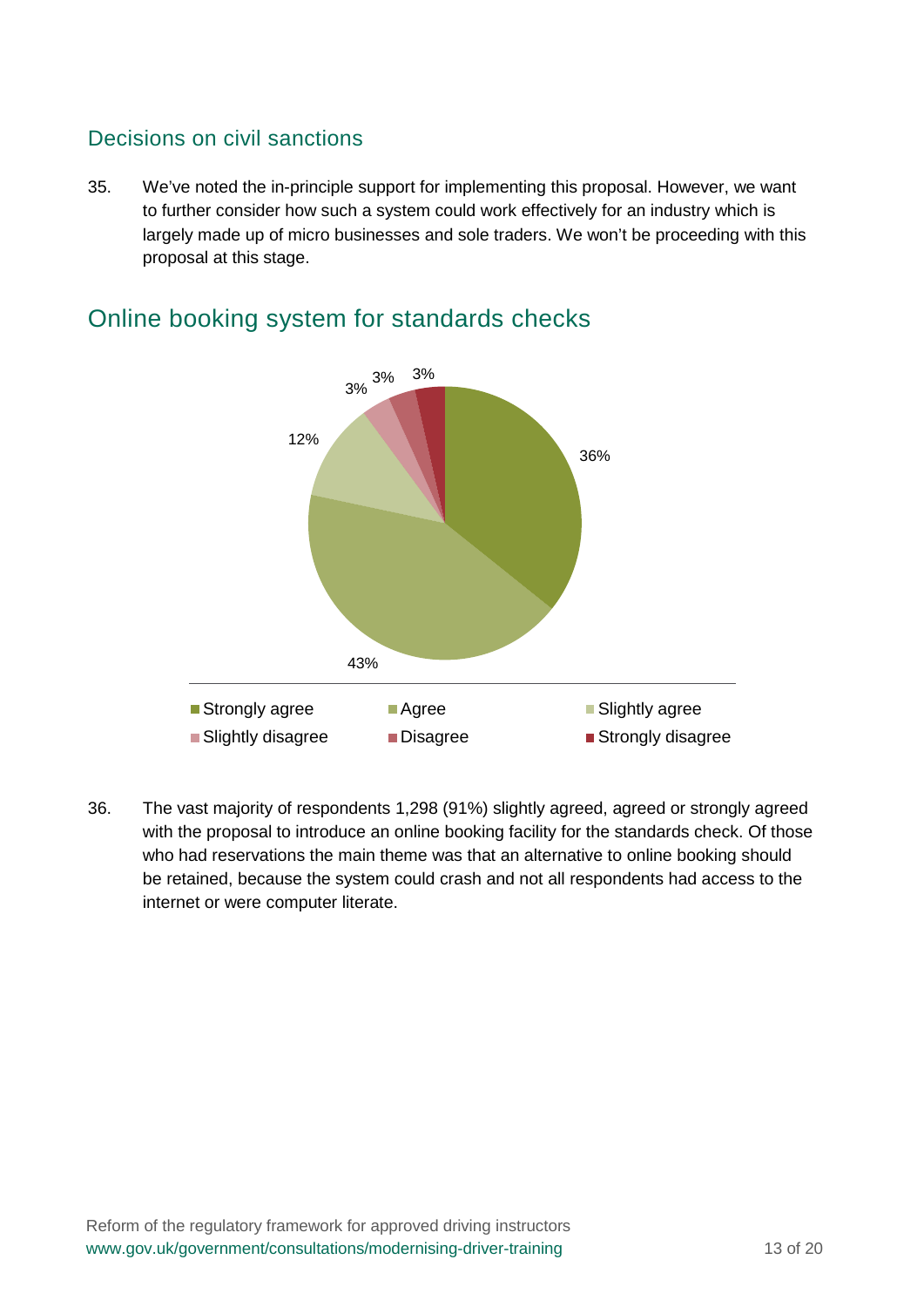### Discrete standards check fee



- 37. Of the respondents to this question 954 (66%) slightly agreed, agreed or strongly agreed with the principle of an ADI paying a separate fee for each standards check saying that it would make it easier to budget for separate payments. However, many of those who agreed with this proposal only did so on the basis that the overall cost for registration didn't rise beyond the current levels.
- 38. Similarly those who disagreed expressed concerns that:
	- even if the registration fee was reduced the cost of a separate check test would end up rising until the overall amount paid by ADIs would increase
	- standards check failures may increase if retake fees represented an additional revenue stream for the DVSA

# <span id="page-13-0"></span>Decisions on the booking of standard checks and the ADI fee structure

- 39. Taking into account the level of support, we've decided to go ahead with an online booking system and will look to restructure the ADI fees from the date that it's introduced.
- 40. At the moment all ADIs will continue to pay the same £300 registration fee no matter how many standards checks they undergo in a four year registration period. We note concerns about possible increases in the overall cost that an ADI pays for registration.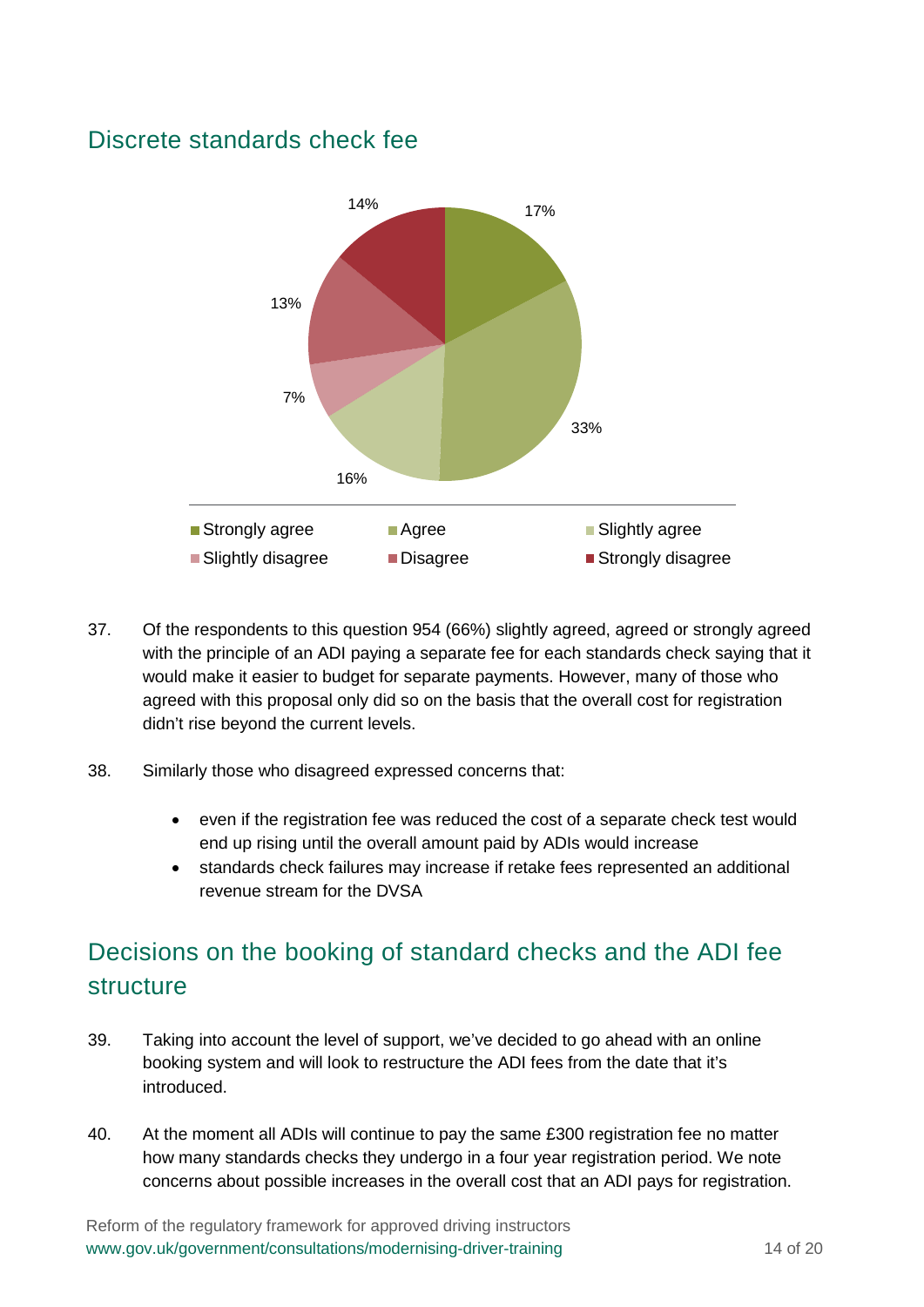The introduction of an online booking system will help to increase the efficiency of the standards check booking process and, therefore, reduce the overall delivery cost to DVSA. We'll also make sure that our existing contact system is kept to help those customers who may have difficulty in using the digital channels.

- 41. We aim to consult later in 2014 on a revised ADI registration fee structure that would see separate fees for:
	- ADI registration
	- the standards check
	- a fit and proper check ahead of renewal
- 42. An update will be provided on the introduction of the online booking system after this consultation.

#### <span id="page-14-0"></span>Changes to the ADI grading structure



43. Of the respondents to this question 999 (69%) slightly agreed, agreed or strongly agreed that some changes should be made. However from the comments submitted there was no clear agreement on what the changes should be. Some respondents thought that the numbering of the grades should be revised; others suggested that descriptors should be used. Some were in favour of a simple 'pass/fail' marking, whilst other respondents thought that the grading system should be scrapped altogether.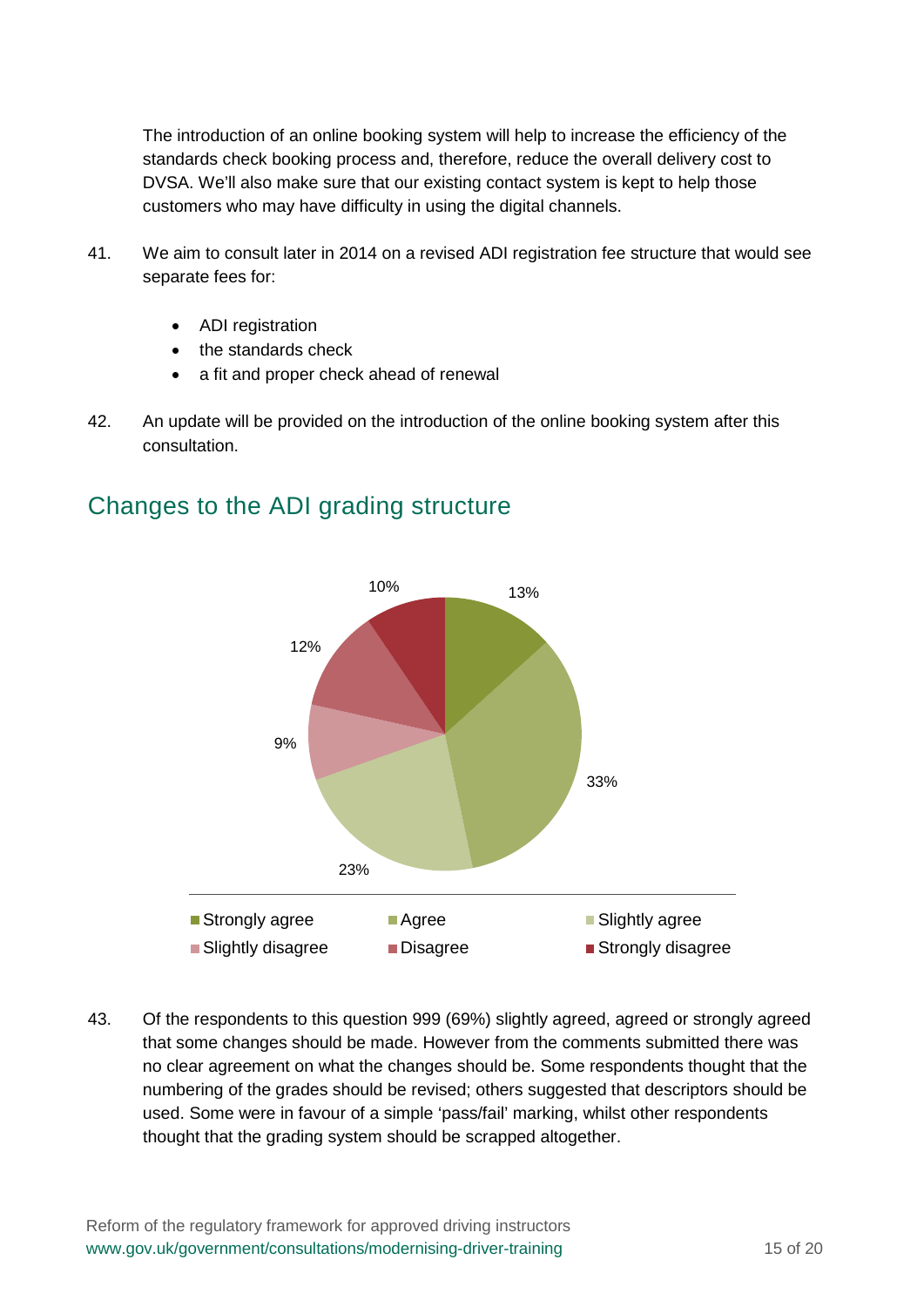#### Decision on the ADI grading structure

- 44. Until recently ADIs were graded 1 to 6 with 6 being the highest. Those graded 1 to 3 were assessed as not meeting the minimum standards to remain on the Register. Since the consultation, DVSA has further discussed changes to the ADI grading structure with the then National Association Steering Group.
- 45. The following new grading structure was introduced on 7 April 2014 to coincide with the introduction of the new standards check:

| <b>Score on</b><br>standards check | <b>Description</b>                                                                                                        | Grade   |
|------------------------------------|---------------------------------------------------------------------------------------------------------------------------|---------|
| $0$ to 30                          | Unsatisfactory performance                                                                                                | Fail    |
| 31 to 42                           | Sufficient competence demonstrated to<br>permit or retain entry on the Register of<br><b>Approved Driving Instructors</b> | Grade B |
| 43 to 51                           | A high overall standard of instruction<br>demonstrated                                                                    | Grade A |

46. The new structure will help to encourage a rise in standards and help learners and parents understand that instructors are graded based on their level of instructional ability.

## <span id="page-15-0"></span>General information on ADIs

47. We asked for suggestions about the types of information on ADIs that we could make publicly available to help learners, and parents make informed choices about their instructor. 1,133 responses were received; there was no general agreement. Some respondents thought that the grade and pass rate of the instructor should be published; others believed that qualifications and experience were more important. A number of respondents believed that pass rates and grades shouldn't be made available or that only the contact details of the instructor should be revealed.

#### Decision on information about ADIs

48. We want instructors to be more open about their competence and grading. As part of this we'll explore possible changes to the DVSA online 'Find your nearest' driving instructor to allow instructors to voluntarily show their grade. We are also discussing an additional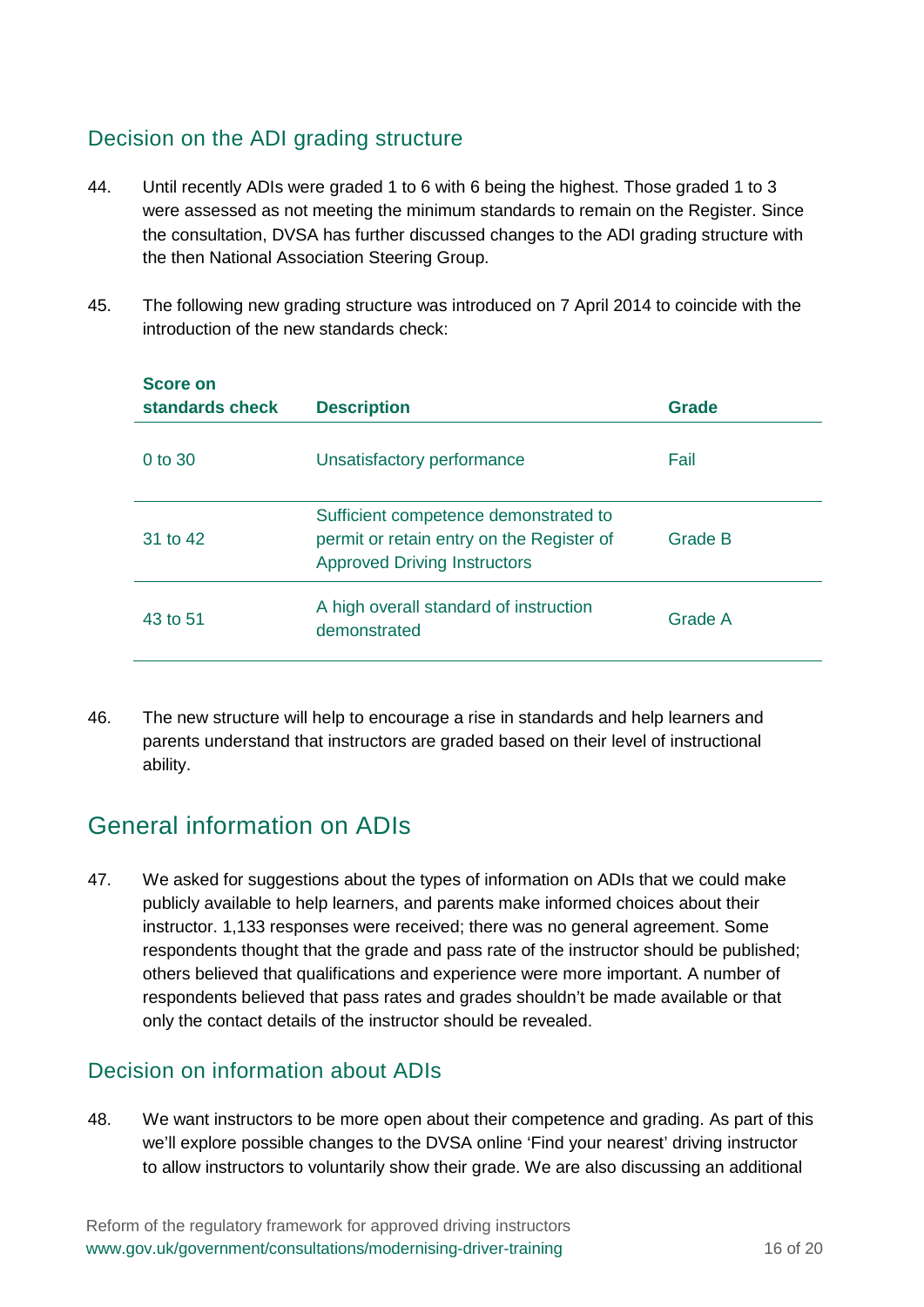DVSA rating with the ADI National Associations. This would see top grade instructors display this in their vehicle alongside the ADI certificate. This will recognise and help promote the higher level of competence that they've worked hard to achieve.

<span id="page-16-0"></span>Changing the law so that instructors could take a standards check to remain on the register when their registration has lapsed for more than 12 months



49. 1,203 (86%) of respondents to this question slightly agreed, agreed or strongly agreed that an instructor whose registration had lapsed for more than 12 months should be allowed to take a standards check rather than having to re-qualify. Some of those who commented expressed concern that this time period shouldn't be open ended, for example more than five years.

#### Decision on lapsed registration

<span id="page-16-1"></span>50. Taking this support into account, we plan to take steps to implement this change. We note concerns that a time limit should be applied - we would like to discuss this further with the ADI National Associations and will make further announcements in due course.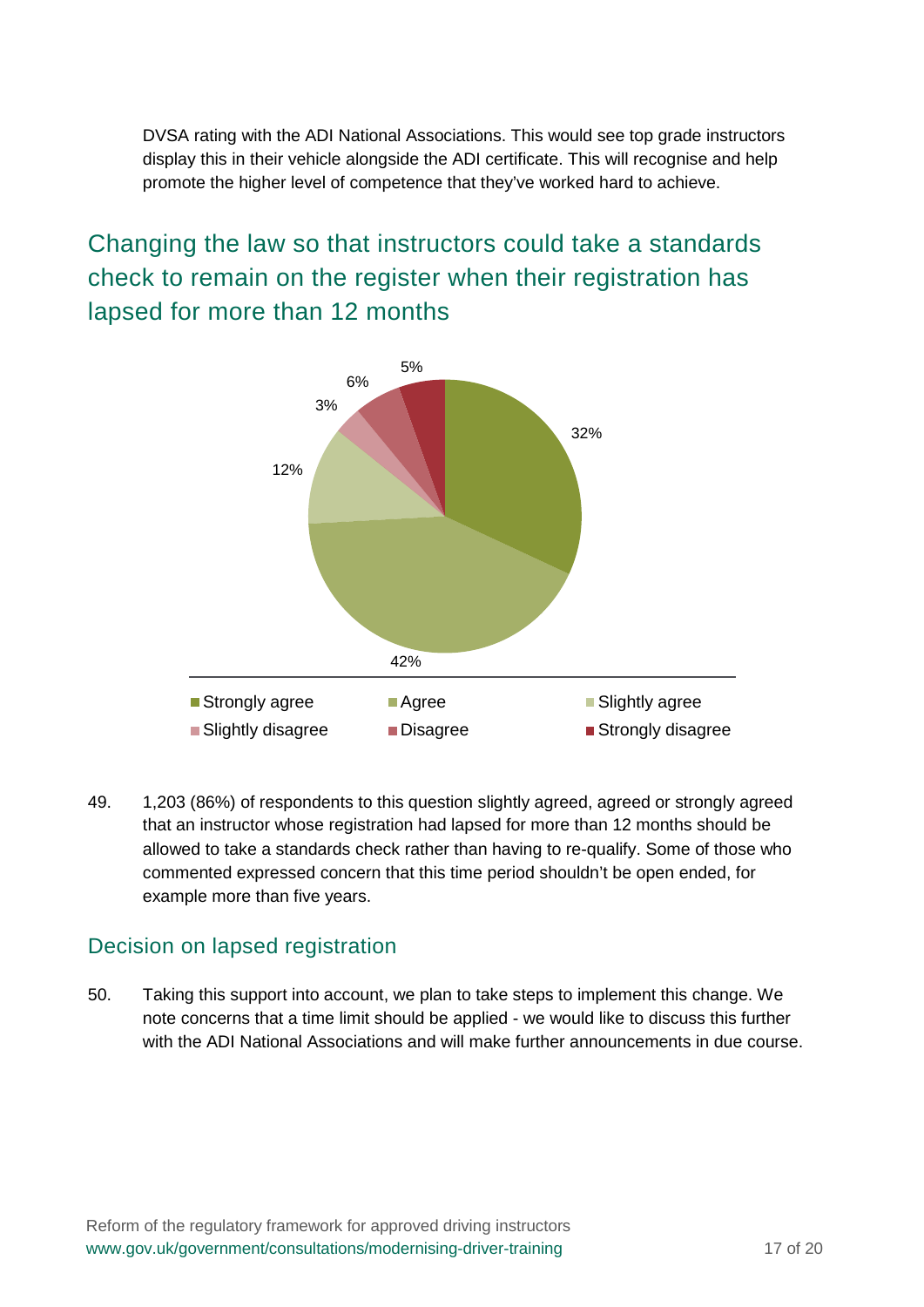

### Removing an instructor from the Register at their request

51. 1,223 (89%) of respondents to this topic slightly agreed, agreed or strongly agreed that the Registrar should be able to remove an ADI from the Register if the instructor requested it.

#### Decision on voluntary removal from the register

52. Taking this support into account, we'll take steps to amend the legislation so that the Registrar can remove an instructor from the register at their request.

### <span id="page-17-0"></span>Comments on the impact assessment

- 53. We were also keen to gather evidence to contribute to the impact assessment that accompanied the consultation. 68% of those who responded thought that the costs, benefits and assumptions set out in the impact assessment were accurate. However no further usable evidence has emerged as a result of the consultation and many of the written comments left by respondents were generally negative, especially those about a government body accurately estimating costs.
- 54. Some were concerned that assumptions made by DVSA were based on inaccurate data, meaning that the whole impact assessment was flawed.
- 55. The models and assumptions used in the impact assessment were based on feedback from stakeholders wherever possible. They were also subject to extensive scrutiny by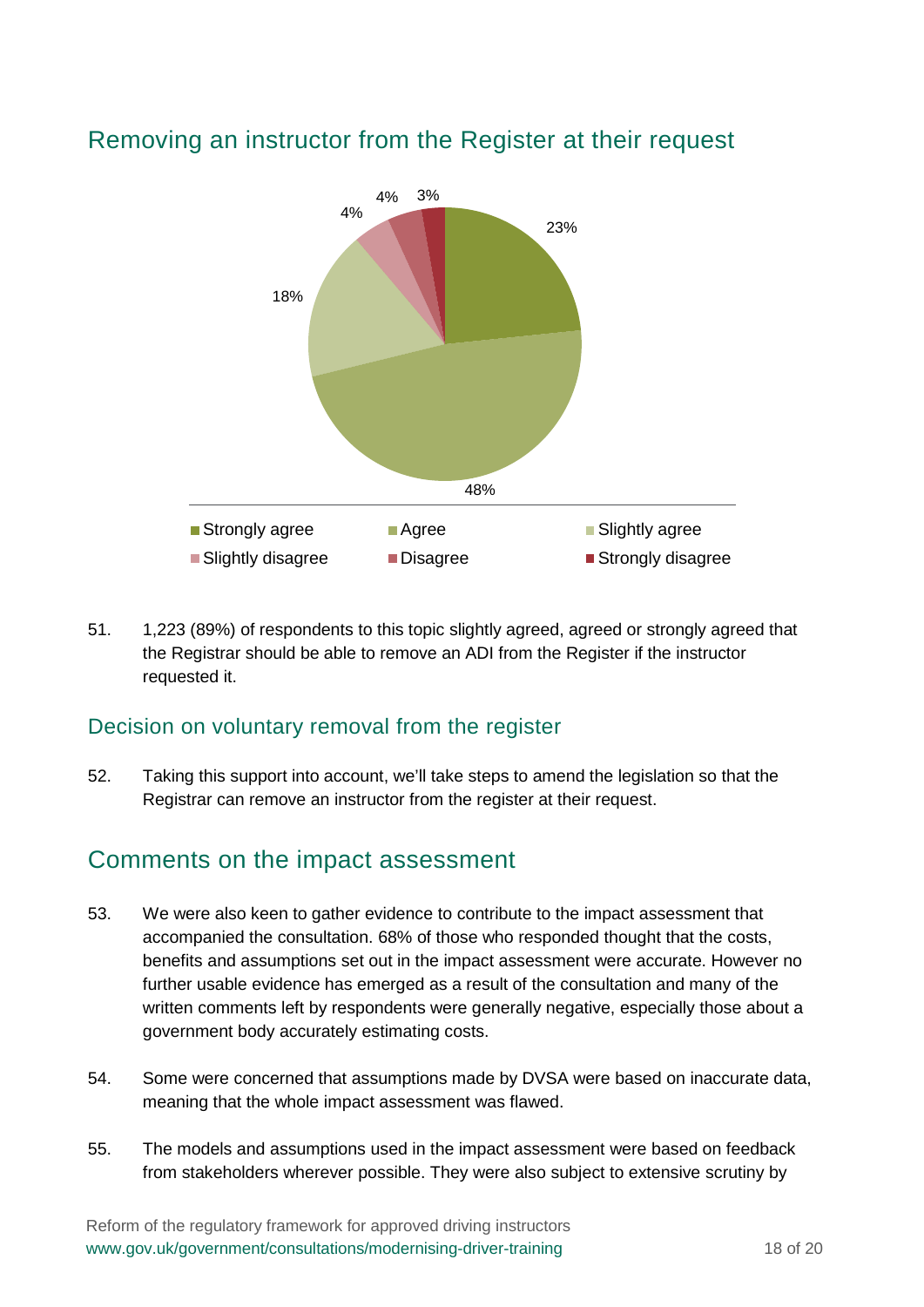economists and by a variety of committees to make sure that the industry isn't burdened unnecessarily.

56. We will publish a post-consultation impact assessment in due course.

## <span id="page-18-0"></span>Consultation principles

57. 1,085 respondents to this question (86%) thought that the document met the consultation principles as set out in Annex B of the consultation paper. No one commented on this question.

#### <span id="page-18-1"></span>Format of consultation paper

58. There were 368 responses to this question; no single theme emerged from the comments made. Some respondents thought that the consultation period wasn't long enough for such an important issue and DVSA should try to make sure that a minimum of 12 weeks be given for responses to any consultation. Comments were also made that it would have been helpful if the questions were linked to the relevant sections of the consultation paper. Other respondents thought that the paper was biased in favour of Option 1.

### <span id="page-18-2"></span>Disclosure of information

- 59. As part of the consultation, DVSA made a commitment that the comments on consultation questions would be made available - unless the respondents made clear that they shouldn't be published.
- 60. 729 of the respondents asked for their response to be treated as confidential. DVSA won't publish names or other contact details of any of the people or organisations who responded to the consultation paper. An anonymised copy of comments made on the consultation questions, has been posted on GOV.UK alongside this response to consultation report at [www.gov.uk/government/consultations/modernising-driver-training.](http://www.gov.uk/government/consultations/modernising-driver-training)
- 61. This interim response to consultation summarises all comments and doesn't identify specific respondents. The statistical analysis includes replies from all respondents who indicated the strength of their support for each proposal.

## <span id="page-18-3"></span>Further updates and announcements

62. We'll communicate further updates and announcements about this interim response to consultation report via email alerts and by publishing them on GOV.UK at [www.gov.uk/government/consultations/modernising-driver-training.](http://www.gov.uk/government/consultations/modernising-driver-training)

Reform of the regulatory framework for approved driving instructors www.gov.uk/government/consultations/modernising-driver-training 19 of 20